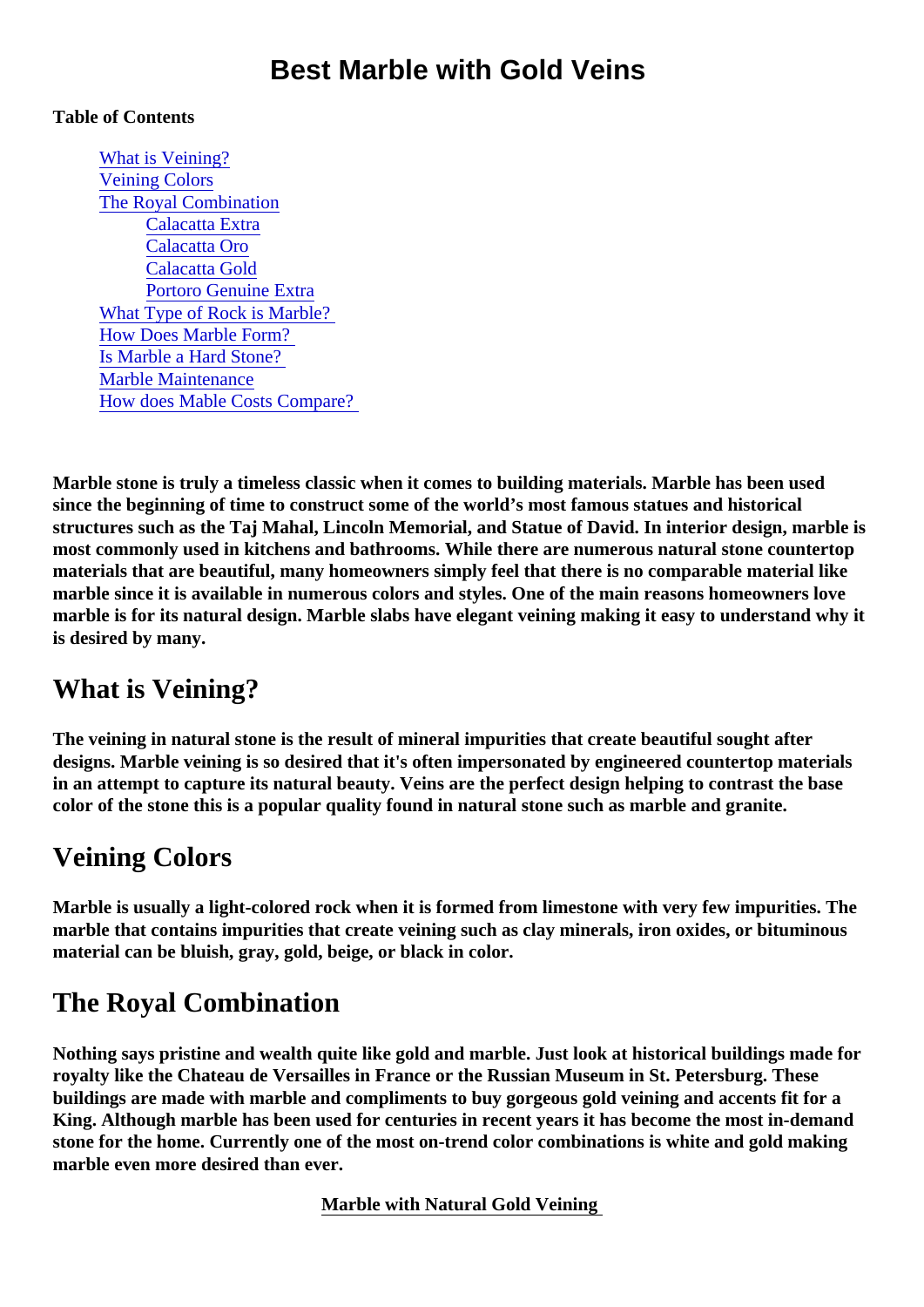#### <span id="page-1-0"></span>[Calacatta Extra](https://marble.com/marble-countertops/calacatta-extra/405)

Calacatta Extra is a popular white marble with various sizes of rich grey with gold tint veining throughout. Calcutta marble is known for its thick bold veining. It is a great natural stone for master bathroom vanity tops and elegant fireplace surrounds. It can be used for various other surfaces as well.

#### [Calacatta Oro](https://marble.com/marble-countertops/calacatta-oro/279)

One of the rarest and most highly sought after marbles in the world. Calcutta Oro exudes elegance and luxury. Calacatta Oro marble is defined by its thin gold and gray veining that provides endless design possibilities. From contemporary to classic it's the perfect stone anywhere in the home.

#### [Calacatta Gold](https://marble.com/marble-countertops/calacatta-gold/415)

Calacatta Gold Marble Tile is a treat for the eyes and one of the most coveted Italian stones. With its creamy white background that is infused with deep gray veining and the occasional ribbon of gold, it's a striking piece. If you are looking for a beautiful natural stone to complete your home remodeling project, Calacatta Gold marble can give you just what you are looking for.

#### [Portoro Genuine Extra](https://marble.com/marble-countertops/portoro-genuine-extra/420)

Portoro Genuine Extra marble is one of the most highly rated marbles in our expansive collection. It is a sleek black marble with a unique structure of interconnecting golden and white veins consistently throughout. If you are looking for a black colored natural stone for your new countertop, backsplash, or various other surfaces, Portoro Genuine Extra marble is an outstanding choice.

## What Type of Rock is Marble?

Marble is a metamorphic rock. Metamorphic rocks are rocks that have undergone a change in composition due to intense heat and pressure. Marble begins as limestone before being subject to the changing process, referred to as metamorphism.

### How Does Marble Form?

Limestone contains a mineral called calcite. When this calcite recrystallizes, it transforms the limestone into marble. As mentioned above, this process involves high amounts of heat and pressure. Marble can also form from the recrystallization of dolomite.

## Is Marble a Hard Stone?

Hardness is measured by the Mohs scale, which ranks minerals from 1 to 10 based on their hardness, 1 being extremely soft and 10 being the hardest you can get. Marble is ranked at a 4 on the scale, meaning that it is relatively soft, albeit not the softest material you can find.